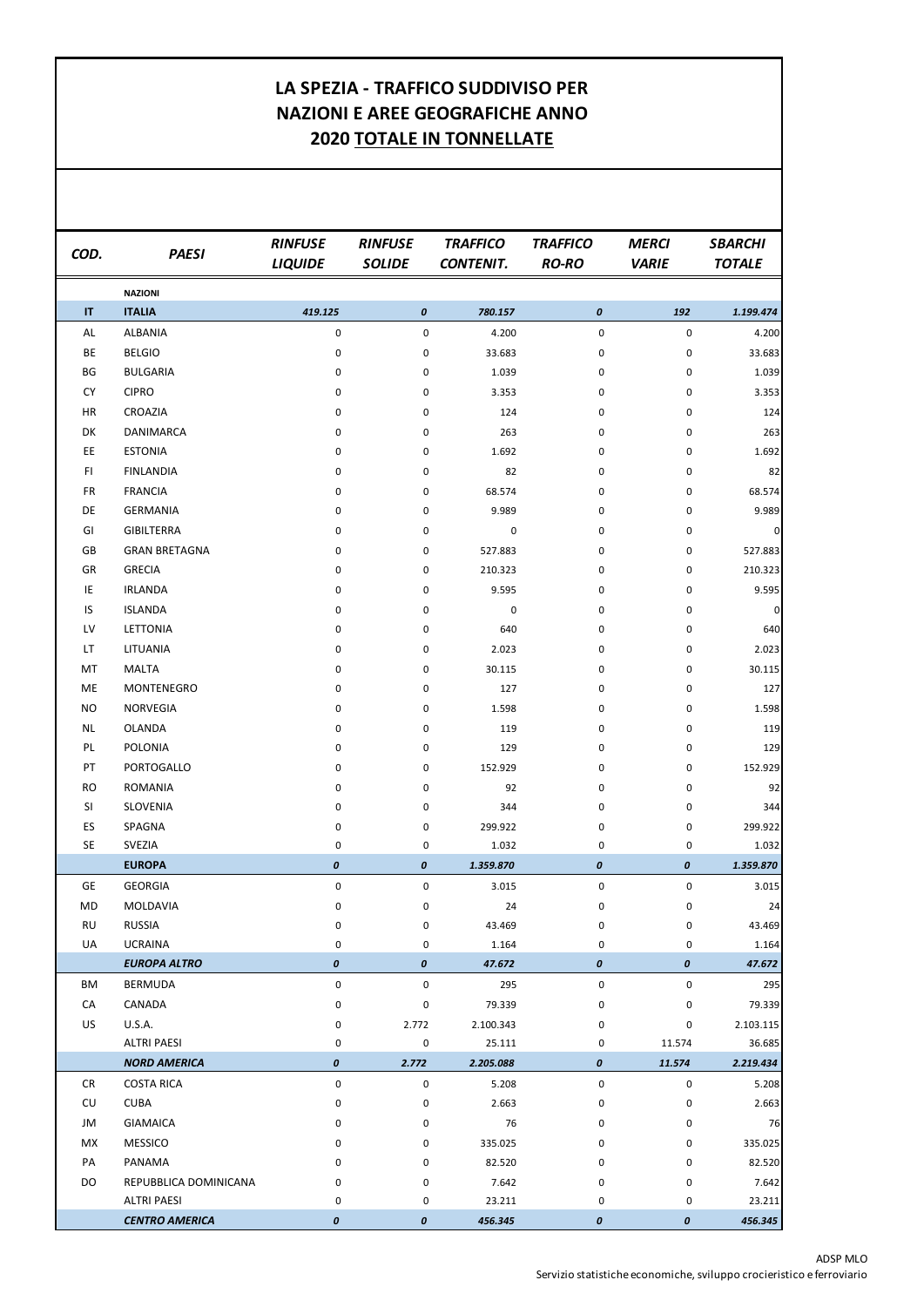## ADSP MLO

Servizio statistiche economiche, sviluppo crocieristico e ferroviario

| AR        | ARGENTINA                 | 0                  | 0                  | 10.017         | 0                | 0                | 10.017             |
|-----------|---------------------------|--------------------|--------------------|----------------|------------------|------------------|--------------------|
| <b>BR</b> | <b>BRASILE</b>            | 0                  | 0                  | 9.507          | 0                | 0                | 9.507              |
| CL        | <b>CILE</b>               | 0                  | 0                  | 60.928         | 0                | 0                | 60.928             |
| COD.      | COLOMBIA                  | 0                  | 0                  | 13.985         | 0                | 0                | 13.985             |
| EC        | <b>ECUADOR</b>            | 0                  | 0                  | 15.771         |                  | 0                | 15.771             |
| PY        | PARAGUAY                  | 0                  | 0                  | 57             | 0<br>0           | 0                | 57                 |
| PE        | PERU'                     |                    |                    | 19.784         |                  |                  |                    |
|           |                           | 0                  | 0                  |                | 0                | 0                | 19.784             |
| UY        | <b>URUGUAY</b>            | 0                  | 0                  | 1.284          | 0                | 0                | 1.284              |
| VE        | VENEZUELA                 | 0                  | 0                  | 4.057          | 0                | 0                | 4.057              |
|           | <b>ALTRI PAESI</b>        | 0                  | 0                  | 2.851          | 0                | 0                | 2.851              |
|           | <b>SUD AMERICA</b>        | $\pmb{o}$          | $\pmb{o}$          | 138.241        | 0                | $\pmb{o}$        | 138.241            |
| DZ        | ALGERIA                   | 1.783.816          | 0                  | 278.894        | 0                | 187              | 2.062.897          |
| EG        | <b>EGITTO</b>             | $\pmb{0}$          | 0                  | 109.400        | 0                | $\pmb{0}$        | 109.400            |
| <b>LY</b> | LIBIA                     | 0                  | 0                  | 89.765         | 0                | 213              | 89.978             |
| MA        | <b>MAROCCO</b>            | 0                  | 0                  | 291.529        | 0                | 0                | 291.529            |
| <b>TN</b> | <b>TUNISIA</b>            | 0                  | 0                  | 2.661          | 0                | 0                | 2.661              |
|           | <b>NORD AFRICA</b>        | 1.783.816          | $\pmb{o}$          | 772.249        | $\boldsymbol{o}$ | 400              | 2.556.465          |
| ER        | ERITREA                   | $\pmb{0}$          | $\mathbf 0$        | $\overline{7}$ | $\pmb{0}$        | $\pmb{0}$        | 7                  |
| KE        | <b>KENYA</b>              | 0                  | 0                  | 5.145          | 0                | 5                | 5.150              |
| <b>SO</b> | SOMALIA                   | 0                  | 0                  | 852            | 0                | 0                | 852                |
| ZA        | <b>SUDAFRICA</b>          | 0                  | 0                  | 97.015         | 0                | 0                | 97.015             |
| SD        | SUDAN                     | 0                  | 0                  | 3.776          | 0                | 0                | 3.776              |
|           | <b>ALTRI PAESI</b>        | 0                  | 0                  | 69.068         | 0                | 0                | 69.068             |
|           | <b>AFRICA ORIENTALE</b>   | $\pmb{\mathit{0}}$ | $\boldsymbol{o}$   | 175.863        | 0                | 5 <sup>5</sup>   | 175.868            |
| AO        | ANGOLA                    | 0                  | 0                  | 6.290          | 0                | 4.232            | 10.522             |
| <b>CM</b> | CAMERUN                   | 0                  | 0                  | 2.577          | 0                | 0                | 2.577              |
| CG        | CONGO                     | 0                  | 0                  | 2.717          | 0                | 0                | 2.717              |
| CI        | <b>COSTA D'AVORIO</b>     | 0                  | 0                  | 3.295          | 0                | 0                | 3.295              |
| GM        | <b>GAMBIA</b>             | 0                  | 0                  | 658            | 0                | 0                | 658                |
| GH        | GANA                      | 0                  | 0                  | 8.381          | 0                | 0                | 8.381              |
| GN        | <b>GUINEA</b>             | 0                  | 0                  | 3.134          | 0                | 0                | 3.134              |
| <b>LR</b> | LIBERIA                   | 0                  | 0                  | 485            | 0                | 0                | 485                |
| MR        | <b>MAURITANIA</b>         | 0                  | 0                  | 35             | 0                | 0                | 35                 |
| <b>NG</b> | NIGERIA                   | 0                  | 0                  | 5.363          | 0                | 0                | 5.363              |
| SN        | SENEGAL                   | 0                  | 0                  | 1.237          | 0                | 0                | 1.237              |
|           | <b>ALTRI PAESI</b>        | 0                  | 0                  | 4.638          | 0                | 0                | 4.638              |
|           | <b>AFRICA OCCIDENTALE</b> | $\pmb{\mathit{0}}$ | 0                  | 38.810         | 0                | 4.232            | 43.042             |
| SA        | ARABIA SAUDITA            | $\pmb{0}$          | 0                  | 126.098        | 0                | $\pmb{0}$        | 126.098            |
| IR        | <b>IRAN</b>               | $\pmb{0}$          | 0                  | 0              | 0                | 0                | $\overline{0}$     |
| IQ        | <b>IRAQ</b>               | 0                  | 0                  | 10.421         | 0                | 0                | 10.421             |
| IL        | <b>ISRAELE</b>            | 0                  | 0                  | 8.323          | 0                | 0                | 8.323              |
| OM        | <b>OMAN</b>               | 0                  | 0                  | 12.348         | 0                | 0                | 12.348             |
| QA        | QATAR                     | 0                  | 0                  | 55.825         | 0                | 0                | 55.825             |
| <b>TR</b> | <b>TURCHIA</b>            | 0                  | 0                  | 389.726        | 0                | 0                | 389.726            |
|           | <b>ALTRI PAESI</b>        | 0                  | 0                  | 159.685        | 0                | 150              | 159.835            |
|           | <b>MEDIO ORIENTE</b>      | $\pmb{\mathit{0}}$ | $\pmb{\mathit{0}}$ | 762.426        | 0                | 150              | 762.576            |
| <b>BD</b> | BANGLADESH                | $\pmb{0}$          | 0                  | 15.203         | 0                | 0                | 15.203             |
| IN        | <b>INDIA</b>              | $\pmb{0}$          | 0                  | 256.587        | 0                | 0                | 256.587            |
| PK        | PAKISTAN                  | $\pmb{0}$          | 0                  | 27.027         | 0                | 0                | 27.027             |
| LK        | SRI LANKA                 | 0                  | 0                  | 29.843         | 0                | 0                | 29.843             |
|           | <b>INDIA - PAKISTAN</b>   | $\pmb{o}$          | $\boldsymbol{0}$   | 328.660        | $\boldsymbol{o}$ | $\boldsymbol{0}$ | 328.660            |
| KH        |                           |                    |                    |                |                  |                  |                    |
| CN        | CAMBOGIA<br><b>CINA</b>   | $\pmb{0}$          | 0                  | 1.164          | 0                | 0                | 1.164<br>1.756.798 |
|           |                           | $\pmb{0}$          | 0                  | 1.756.798      | 0                | 0                |                    |
| KR        | COREA DEL SUD             | 0                  | 0                  | 202.359        | 0                | 0                | 202.359            |
| PH        | <b>FILIPPINE</b>          | 0                  | 0                  | 83.176         | 0                | 0                | 83.176             |
| JP        | <b>GIAPPONE</b>           | 0                  | 0                  | 115.567        | 0                | 0                | 115.567            |
| ID        | <b>INDONESIA</b>          | 0                  | 67.093             | 147.101        | 0                | 0                | 214.194            |
| MY        | MALAYSIA                  | 0                  | 0                  | 29.097         | 0                | 0                | 29.097             |
| MM        | <b>MYANMAR</b>            | $\pmb{0}$          | 0                  | 18.458         | 0                | 0                | 18.458             |
| SG        | SINGAPORE                 | 0                  | 0                  | 625.212        | 0                | 0                | 625.212            |